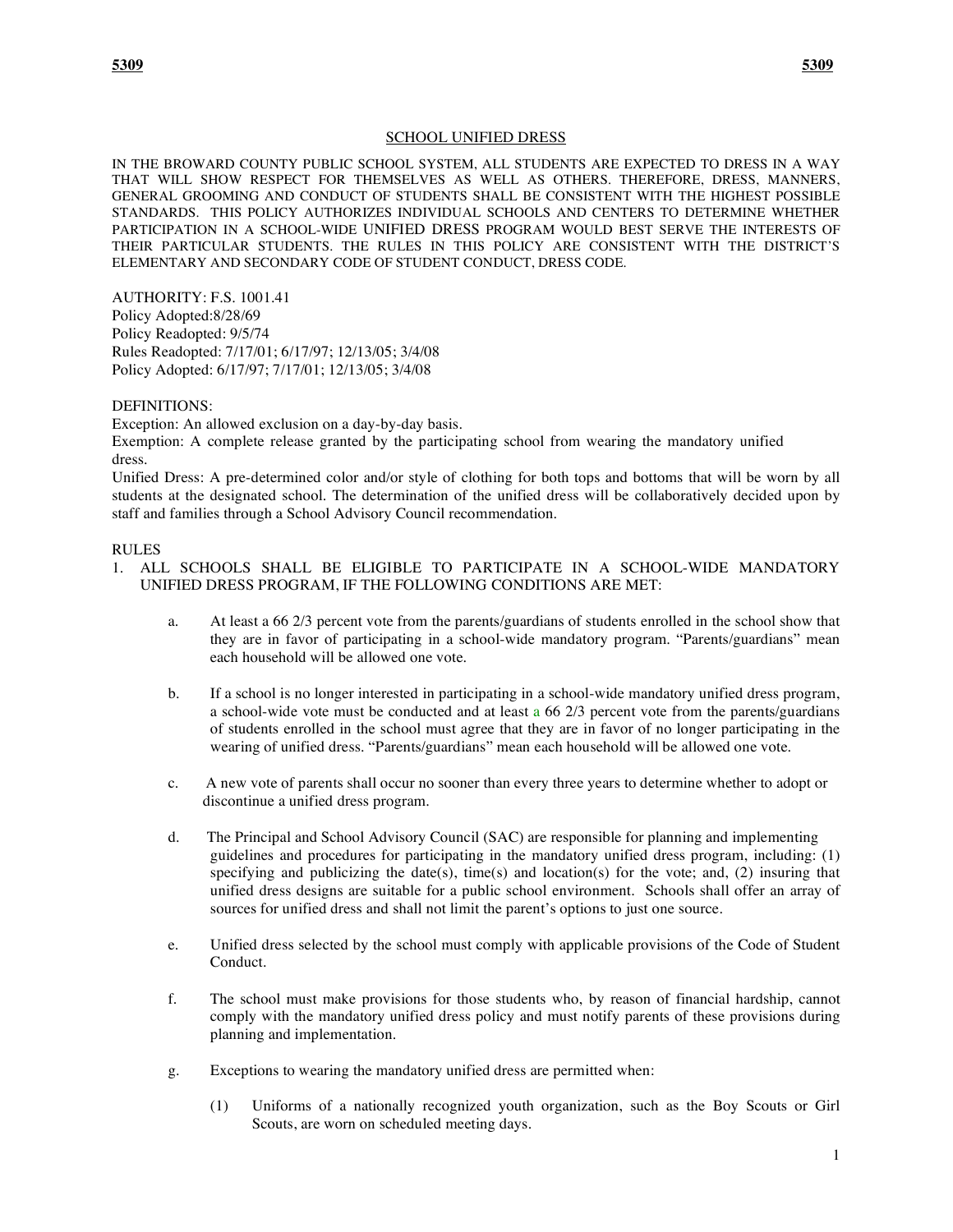- (2) A student wears a costume or special clothing necessary for a school activity/play or other school-sponsored program, as permitted by the principal.
- (3) A student's parent/guardian has secured an exemption from the mandatory unified dress policy by following the procedures set forth in Rule 3 below.
- 2. Parents/Guardians shall be made aware of a school's participation in a mandatory unified dress program and their options on an annual basis. Further, all registration packets for new students shall include information pertaining to the mandatory unified dress program.
- 3. Parents/guardians may request exemptions for their students from participation in the mandatory unified dress program, and shall be informed by the principal, in writing, of the following procedure in this regard:
	- a. Parents/guardians may request an application for exemption from the current school (Appendix A).
	- b. An application for exemption must be made annually.
	- c. The application for exemption must be completed in full and must be submitted to the school principal within the first ten (10) school days of a student's initial attendance.
	- d. The school principal (or a designated school administrator) shall communicate with the parents to discuss the unified dress policy and the nature of the request for the exemption. The purpose of this communication shall include:
		- (1) Ensuring that the parents/guardians understand the unified dress policy and its intent.
		- (2) Verifying the accuracy of the information on the application for an exemption.
	- e. The principal's response in this regard shall be transmitted to the parents/guardians in writing via the Application For Exemption form within ten (10) school days of submission.
- 4. All rights accorded to parents/guardians in this regard are transferred to students at the age of 18 (School Board Policy 5100).
- 5. Each school instituting a mandatory unified dress policy, with the support and participation of its SAC, shall encourage compliance with the unified dress policy.
- 6. The mandatory unified dress program shall be subject to review/evaluation by the school district to determine its impact at three-year intervals beginning with the 2007-08 school year.
- 7. Violations of the unified dress policy shall be subject to the same consequences as violations of the dress code policy. It should not be a violation of the unified dress policy if a student wears a button, armband, or other accoutrement to exercise the right to freedom of speech as guaranteed by the First Amendment and applicable School Board policies. Any buttons, armbands, or other accoutrements must comply with the standards set forth in the Student Code of Conduct. (Clothing, jewelry buttons haircuts, or other items or markings which are suggestive, revealing, or indecent, associated with gangs or cults, encourage the use of drugs, alcohol, or violence, or support discrimination on the basis of age, color, disability, ethnicity, gender, linguistic differences, marital status, national origin, race religion, socioeconomic background, sexual orientation, physical appearance, or for any other reason are not allowed.)
- 8. The Board authorizes the Superintendent to develop administrative guidelines and procedures to implement this policy.
- 9. The School Board, as aligned with Policy 1403, will not grant a release from any part of this policy.